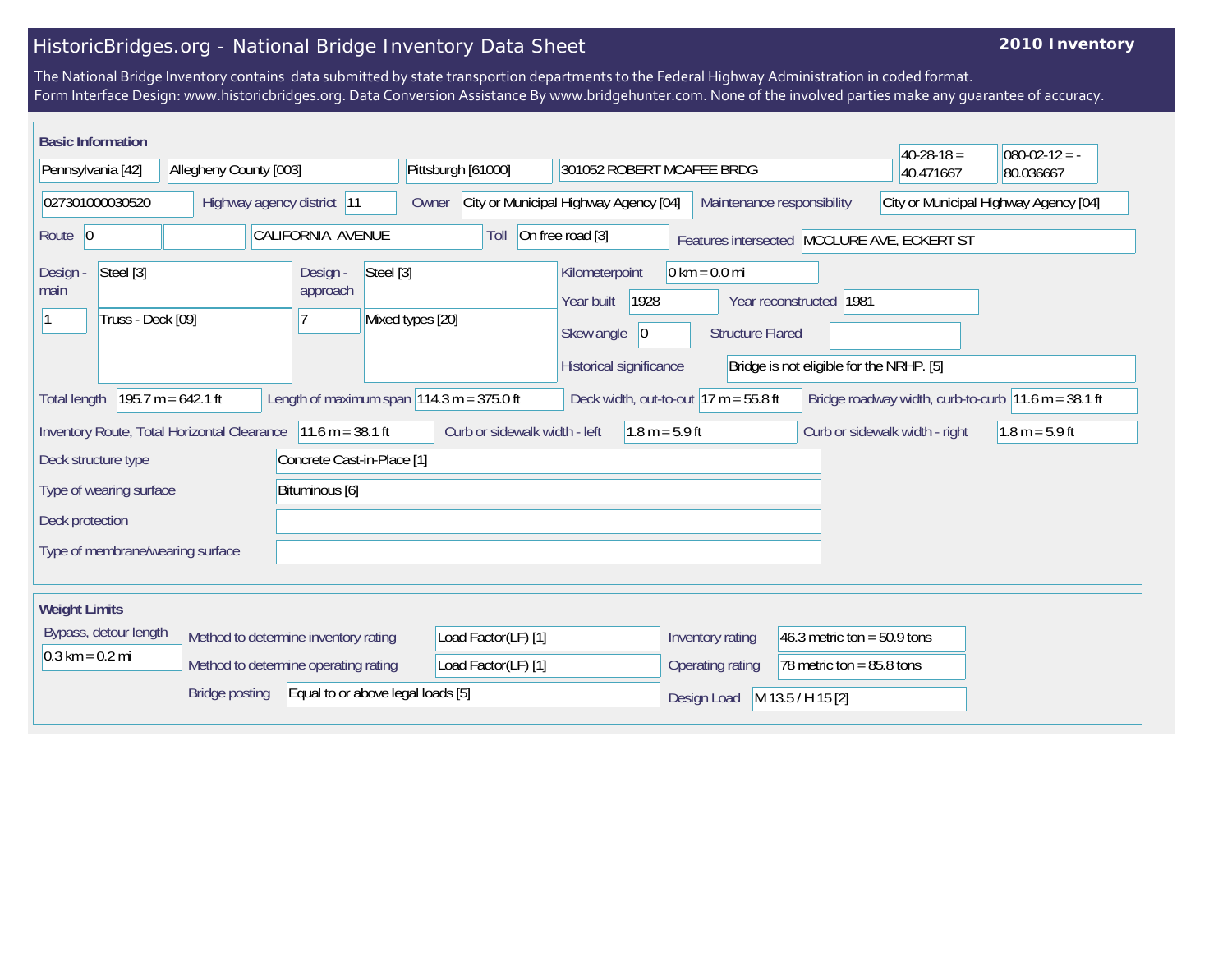| <b>Functional Details</b>                                                                                                                           |                                                       |                                                |                                                       |  |  |  |  |
|-----------------------------------------------------------------------------------------------------------------------------------------------------|-------------------------------------------------------|------------------------------------------------|-------------------------------------------------------|--|--|--|--|
| 10000<br>Average daily truck traffi 5<br>Average Daily Traffic                                                                                      | Year 2003<br>%                                        | Future average daily traffic                   | 10100<br>2020<br>Year                                 |  |  |  |  |
| Road classification<br>Local (Urban) [19]<br>Approach roadway width<br>$11.6 m = 38.1 ft$<br>Lanes on structure 2                                   |                                                       |                                                |                                                       |  |  |  |  |
| Type of service on bridge   Highway-pedestrian [5]<br>Bridge median<br>Direction of traffic 2 - way traffic [2]                                     |                                                       |                                                |                                                       |  |  |  |  |
| No parallel structure exists. [N]<br>Parallel structure designation                                                                                 |                                                       |                                                |                                                       |  |  |  |  |
| Highway, with or without ped Lanes under structure<br> 8 <br>Navigation control<br>Not applicable, no waterway. [N]<br>Type of service under bridge |                                                       |                                                |                                                       |  |  |  |  |
| Navigation horizontal clearance $ 0 = N/A$<br>$0 = N/A$<br>Navigation vertical clearanc                                                             |                                                       |                                                |                                                       |  |  |  |  |
| Minimum navigation vertical clearance, vertical lift bridge                                                                                         |                                                       | Minimum vertical clearance over bridge roadway | $10 m = 32.8 ft$                                      |  |  |  |  |
| Minimum lateral underclearance reference feature Highway beneath structure [H]                                                                      |                                                       |                                                |                                                       |  |  |  |  |
| Minimum lateral underclearance on left $0 = N/A$<br>Minimum lateral underclearance on right $99.9 =$ Unlimited                                      |                                                       |                                                |                                                       |  |  |  |  |
| Minimum vertical underclearance reference feature Highway beneath structure [H]<br>Minimum Vertical Underclearance   15 m = 49.2 ft                 |                                                       |                                                |                                                       |  |  |  |  |
| Appraisal ratings - underclearances Superior to present desirable criteria [9]                                                                      |                                                       |                                                |                                                       |  |  |  |  |
|                                                                                                                                                     |                                                       |                                                |                                                       |  |  |  |  |
| <b>Repair and Replacement Plans</b>                                                                                                                 |                                                       |                                                |                                                       |  |  |  |  |
| Type of work to be performed                                                                                                                        | Work to be done by owner's forces [2]<br>Work done by |                                                |                                                       |  |  |  |  |
| Bridge rehabilitation because of general structure<br>deterioration or inadequate strength. [35]                                                    | $\overline{0}$<br>Bridge improvement cost             | Roadway improvement cost                       | $ 0\rangle$                                           |  |  |  |  |
|                                                                                                                                                     | Length of structure improvement                       | $213.1 m = 699.2 ft$                           | Total project cost<br>1000                            |  |  |  |  |
|                                                                                                                                                     | Year of improvement cost estimate                     |                                                |                                                       |  |  |  |  |
|                                                                                                                                                     | Border bridge - state                                 |                                                | Border bridge - percent responsibility of other state |  |  |  |  |
|                                                                                                                                                     | Border bridge - structure number                      |                                                |                                                       |  |  |  |  |